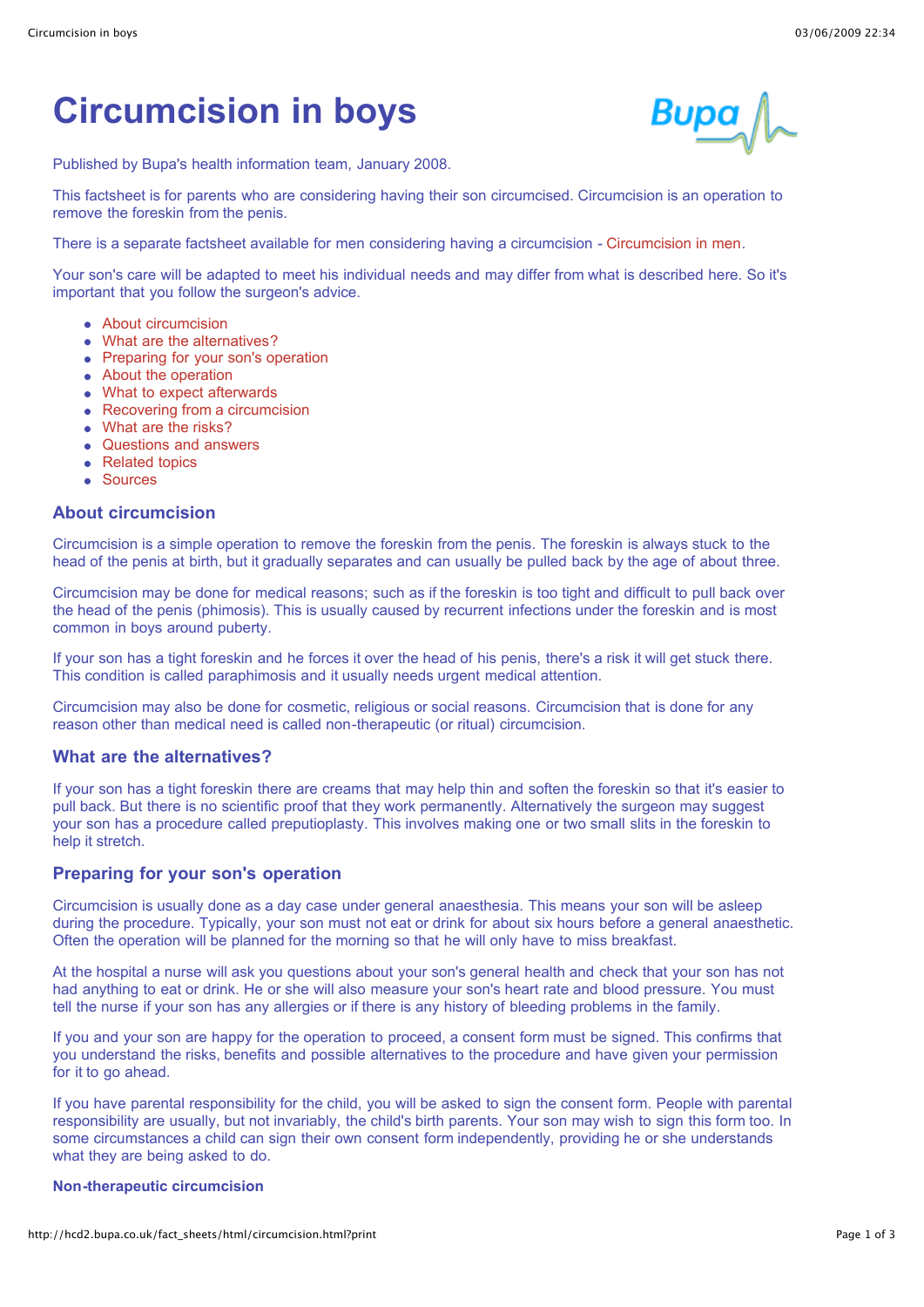Both parents must give consent for non-therapeutic (or ritual) circumcision. Boys that are old enough to express how they feel about having the operation may say that they do not want to be circumcised. Their wishes are important and the surgeon will take them into account.

For circumcisions that are not required for medical reasons, many surgeons and parents consider the risk of complications greater than any advantages.

#### **About the operation**

The operation takes 20 to 30 minutes.

The foreskin is pulled forward and trimmed away. The skin edges are closed using dissolvable stitches and/or special glue.

Your son's penis may be wrapped in a paraffin-based dressing to protect it from rubbing against clothing. The dressing is usually removed after 24 to 48 hours.

Your son may be given a local anaesthetic before he wakes up, either by injection or by gel applied to the area. This means that he will feel less pain immediately after the operation.

#### **What to expect afterwards**

Your son will be monitored for a short while. He will be groggy, and may feel or be sick. He will need to rest on his bed or on your lap until the effects of the general anaesthetic have passed.

A nurse will give you advice about caring for your son's healing wound and a date for a follow-up appointment before you go home.

# **Recovering from a circumcision**

A paediatric community nurse may visit your son the day after his operation, to check on his progress and to answer any questions you may have.

The local anaesthetic will keep your son free of pain for up to eight hours. After this, if needed, you can give your son over-the-counter painkillers such as paracetamol or ibuprofen syrup (for example, Calpol or Calprofen). Follow the instructions in the patient information leaflet that comes with the medicine and ask your pharmacist for advice. Do not give aspirin to children under 16.

#### **Bathing**

It's important to keep the tip of his penis clean. The area should be kept dry for 48 hours after the operation. After this, give your son warm baths once or twice a day, without adding bubble bath or scented soaps, as these may irritate the healing wound. His penis should be left to dry naturally after each bath.

Your son should wear loose underwear and clothing until the wound is fully healed. If your son is very young and still in nappies check the nappy isn't too tight and change it frequently. Give your son regular nappy free time but make sure he doesn't pull on his healing wound.

You son will find it painful when passing urine for the first few days. Applying petroleum jelly (for example, Vaseline) to the tip of his penis after he has passed urine may help to ease this and stop clothes or the nappy from sticking to it. Contact your GP or the hospital if your son complains of severe pain or shows signs of worsening pain. For example babies and toddlers cry more when they are in pain and are difficult to settle.

Dissolvable stitches will disappear on their own in seven to ten days. The wound may bleed slightly until all the stitches have dissolved. Contact your GP or the hospital if the healing wound bleeds heavily or starts to weep yellow or white discharge.

Your son can usually return to school or playgroup after seven to ten days. Full recovery can take two or three weeks.

# **What are the risks?**

Circumcision is commonly performed and generally safe. However, in order to make an informed decision and give your consent, you need to be aware of the possible side-effects and the risk of complications of this procedure.

#### **Side-effects**

These are the unwanted, but mostly temporary effects of a successful procedure, for example feeling sick as a